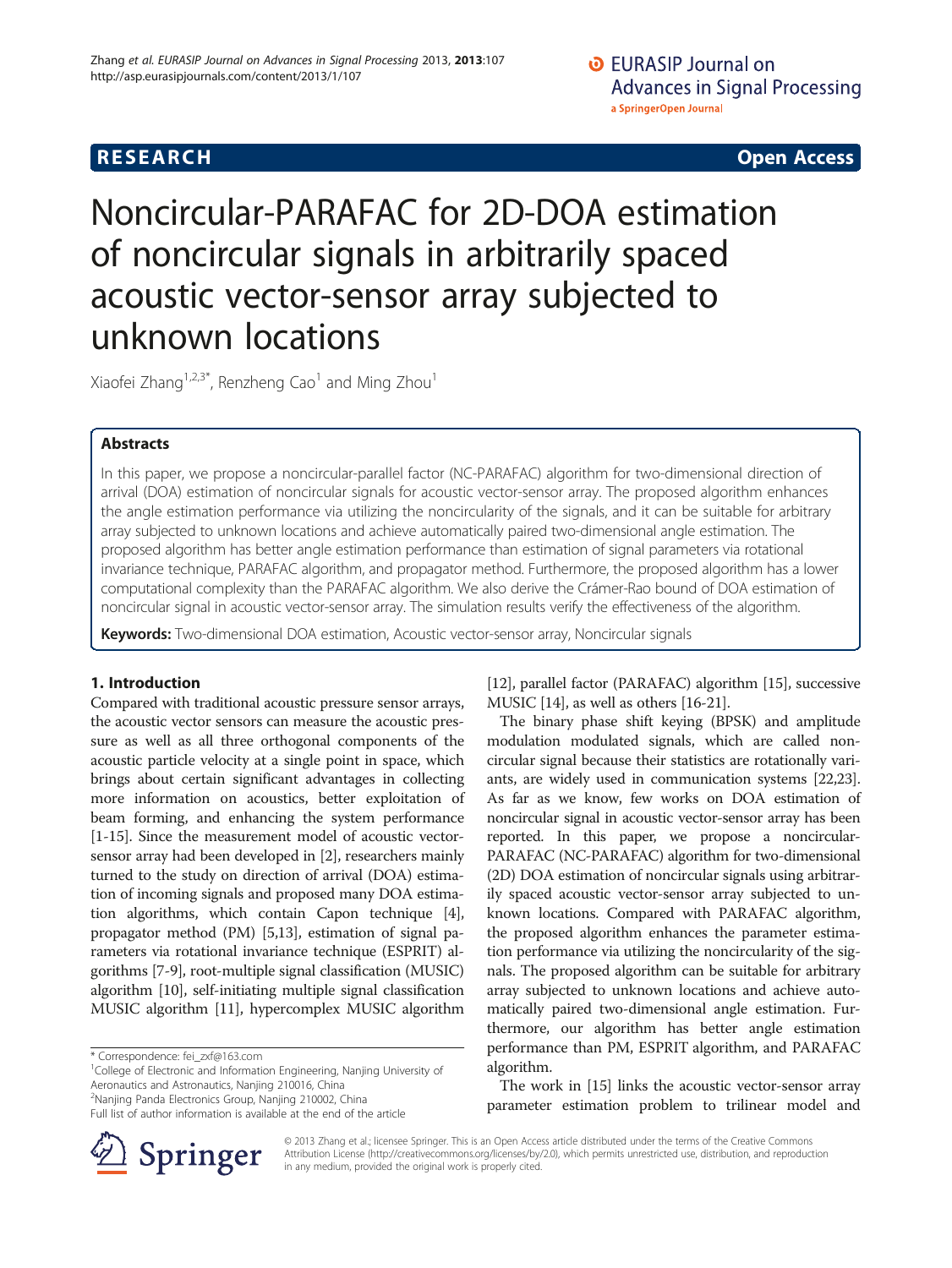derives a PARAFAC algorithm whose angle estimation performance is better than the ESPRIT algorithm. There are some differences between our algorithm and the PARAFAC algorithm. Firstly, our algorithm exploits the noncircular property to improve DOA estimation. Secondly, our NC-PARAFAC algorithm is suitable for the DOA estimation of noncircular signal, and our algorithm can be regarded as an extension of PARAFAC. Thirdly, the real trilinear model is used for NC-PARAFAC algorithm, while the complex trilinear model is employed in PARAFAC algorithm. Our NC-PARAFAC algorithm is better for the practical system. A contribution of this paper is to extend PARAFAC method to noncircular signal acoustic vector-sensor array.

The remainder of this paper is structured as follows. Section 2 develops the data model, and Section [3](#page-2-0) presents the algorithm and the complexity analysis. In Section [4](#page-4-0), we derive the Crámer-Rao bound (CRB) of the DOA estimation of noncircular signal in acoustic vectorsensor array. In Section [5](#page-7-0), simulation results are presented to verify improvement for the proposed algorithm, while conclusions are shown in Section [6.](#page-8-0)

The following notations are used:  $(.)^T$ ,  $(.)^H$ ,  $(.)^{-1}$ , and  $(.)^+$ denote transpose, conjugate-transpose, inverse, and pseudoinverse operations, respectively. diag(v) stands for diagonal matrix whose diagonal element is a vector **v**.  $D_n(.)$  is to take the nth row of the matrix to construct a diagonal matrix.  $I_K$  is a  $K \times K$  identity matrix. ⊗, ∘, and ⊙ are the Kronecker product, Khatri-Rao product, and Hadamard product, respectively. Re{.} and Im{.} are to get the real part and imaginary part of the complex, respectively. E[.] is expectation operator.

### 2. Data model

We assume that a total of  $K$  narrowband plane waves impinge on an array equipped with  $M$  acoustic vector sensors, which are all located at arbitrarily unknown three-dimensional positions as shown in Figure 1. We consider the noncircular signals in the far field, in which case the sources are far away enough that the arriving waves are essentially planes over the array. Also assume that the noise is an additive independent identically distributed Gaussian with zero mean and variance  $\sigma^2$ , which is independent of the sources. The kth signal is arriving from direction ( $\mathcal{O}_k$ ,  $\varphi_k$ ), where  $\mathcal{O}_k$  and  $\varphi_k$  stand for the azimuth angle and the elevation angle, respectively. Let  $\theta_k =$  $[\phi_k, \phi_k]^T$ , which is the 2D-DOA of the *k*th source.

According to [\[7](#page-8-0)], the output of the irregular array containing  $M$  acoustic vector sensors is

$$
\begin{cases}\n\mathbf{p}(t) = \mathbf{As}(t) + \mathbf{n}_p(t) \\
\mathbf{x}(t) = \mathbf{A}\mathbf{\Phi}_x\mathbf{s}(t) + \mathbf{n}_x(t) \\
\mathbf{y}(t) = \mathbf{A}\mathbf{\Phi}_y\mathbf{s}(t) + \mathbf{n}_y(t) \\
\mathbf{z}(t) = \mathbf{A}\mathbf{\Phi}_z\mathbf{s}(t) + \mathbf{n}_z(t)\n\end{cases} (1)
$$



where  $A = [\mathbf{a}_1, \mathbf{a}_2,..., \mathbf{a}_K], \mathbf{a}_k = [q_1(\mathbf{\theta}_k), q_2(\mathbf{\theta}_k),..., q_M(\mathbf{\theta}_k)]^T$ with  $q_m(\mathbf{\theta}_k) = e^{j2\pi \tau_{mk}} \cdot \tau_{mk}$  is the differential time delay of the kth wave between the origin and the *m*th sensor;  $s(t)$ contains K signals;  $\mathbf{n}_p(t)$ ,  $\mathbf{n}_x(t)$ ,  $\mathbf{n}_y(t)$ , and  $\mathbf{n}_z(t)$  are the received signals from the acoustic vector-sensor array.  $\Phi_{x}$ ,  $\Phi_{\nu}$ , and  $\Phi_{z}$  are shown as

$$
\Phi_x = \text{diag}(\cos\phi_1 \cos\phi_1, \cos\phi_2 \cos\phi_2, \cdots, \cos\phi_K \cos\phi_K). \tag{2}
$$

$$
\Phi_y = \text{diag}(\sin\phi_1 \cos\phi_1, \sin\phi_2 \cos\phi_2, \cdots, \sin\phi_K \cos\phi_K). \tag{3}
$$

$$
\mathbf{\Phi}_z = \text{diag}(\sin\varphi_1, \quad \sin\varphi_2, \cdots, \quad \sin\varphi_K). \tag{4}
$$

Consider that channel state information is constant during  $L$  transmitting symbols; we have

$$
\left\{\begin{array}{ll} {\bf P}=[{\bf p}(1), \ \ {\bf p}(2), \cdots, \ \ {\bf p}(L)] \cr {\bf X}=[{\bf x}(1), \ \ {\bf x}(2), \cdots, \ \ {\bf x}(L)] \cr {\bf Y}=[{\bf y}(1), \ \ {\bf y}(2), \cdots, \ \ {\bf y}(L)] \cr {\bf Z}=[{\bf z}(1), \ \ {\bf z}(2), \cdots, \ \ {\bf z}(L)] \end{array}\right. (5)
$$

We construct the following matrix  $X_E \in \mathbb{E}^{4M \times L}$ 

$$
\mathbf{X}_E = \begin{bmatrix} \mathbf{P} \\ \mathbf{X} \\ \mathbf{Y} \\ \mathbf{Z} \end{bmatrix} = \begin{bmatrix} \mathbf{A} \\ \mathbf{A}\mathbf{\Phi}_x \\ \mathbf{A}\mathbf{\Phi}_y \\ \mathbf{A}\mathbf{\Phi}_z \end{bmatrix} \mathbf{S} + \begin{bmatrix} \mathbf{N}_p \\ \mathbf{N}_x \\ \mathbf{N}_y \\ \mathbf{N}_z \end{bmatrix}
$$
(6)

where  $\mathbf{S} = [\mathbf{s}(1), \mathbf{s}(2), \cdots, \mathbf{s}(L)] \in \mathbb{R}^{K \times L}$  is the source matrix for L samples: and  $\mathbf{N} = [\mathbf{n}(1), \mathbf{n}(2) \mathbf{I} \mathbf{n}(L)] \mathbf{N} = [\mathbf{n}(L)] \mathbf{n}(L)$ for L samples; and  $N_p = [\mathbf{n}_p(1), \mathbf{n}_p(2), L, \mathbf{n}_p(L)]$ ,  $N_x = [\mathbf{n}_x$ (1),  $\mathbf{n}_x(2)$ , L,  $\mathbf{n}_x(L)$ ],  $\mathbf{N}_y = [\mathbf{n}_y(1), \mathbf{n}_y(2), L, \mathbf{n}_y(L)]$ , and  $\mathbf{N}_z =$  $[\mathbf{n}_z(1), \mathbf{n}_z(2), \mathbf{L}, \mathbf{n}_z(L)]$  are the noise matrices. According to noncircular property, the source matrix can be denoted by

$$
\mathbf{S} = \mathbf{\psi} \mathbf{S}_0. \tag{7}
$$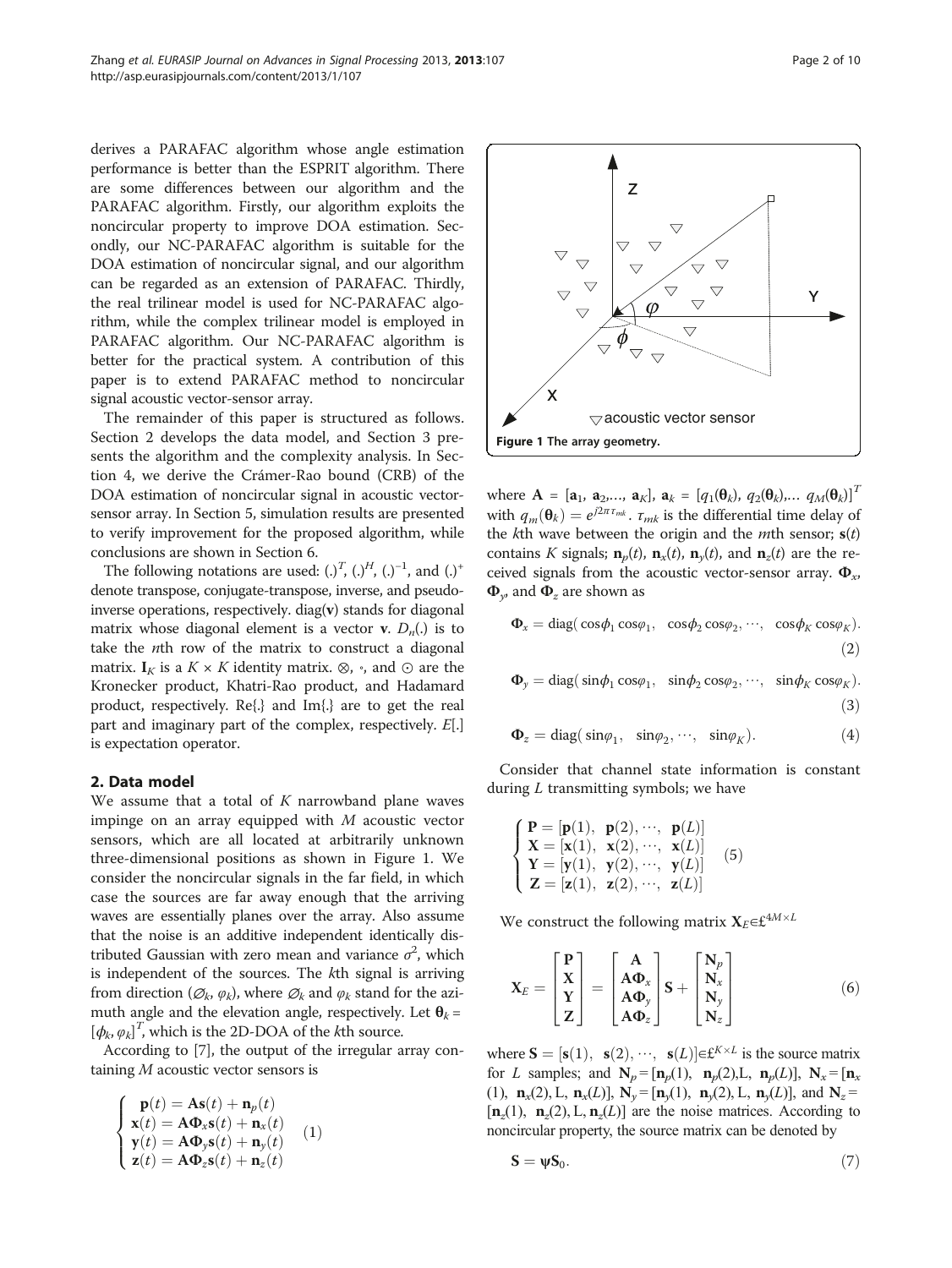<span id="page-2-0"></span>where  $\psi = \text{diag}\{e^{i\psi_1}, ..., e^{i\psi_K}\}\$  with  $e^{i\psi_p} \neq e^{i\psi_q}$  for  $p \neq q$ .  $\mathbf{S}_0 \in \mathbf{S}^{K \times L}$  with  $\mathbf{S}_0 = \mathbf{S}_0^*$ .

## 3. NC-PARAFAC algorithm for 2D-DOA estimation 3.1. Data reconstruction

Expanding  $X_E$ , the data matrix is reconstructed and denoted as  $\mathbf{Y} \in \mathcal{C}^{8M \times L}$ 

$$
\mathbf{Y} = \begin{bmatrix} \text{Re}\{\mathbf{X}_E\} \\ \text{Im}\{\mathbf{X}_E\} \end{bmatrix} \tag{8}
$$

Via implementing some row transformations, V can be obtained and expressed by

$$
V = \begin{bmatrix} \text{Re}\{\mathbf{A}\mathbf{S} + \mathbf{N}_1\} \\ \text{Im}\{\mathbf{A}\mathbf{S} + \mathbf{N}_1\} \\ \text{Re}\{\mathbf{A}\mathbf{Q}_x\mathbf{S} + \mathbf{N}_2\} \\ \text{Im}\{\mathbf{A}\mathbf{Q}_x\mathbf{S} + \mathbf{N}_3\} \\ \text{Im}\{\mathbf{A}\mathbf{Q}_y\mathbf{S} + \mathbf{N}_3\} \\ \text{Im}\{\mathbf{A}\mathbf{Q}_y\mathbf{S} + \mathbf{N}_3\} \\ \text{Re}\{\mathbf{A}\mathbf{Q}_y\mathbf{S} + \mathbf{N}_4\} \\ \text{Im}\{\mathbf{A}\mathbf{Q}_z\mathbf{S} + \mathbf{N}_4\} \end{bmatrix} = \begin{bmatrix} \text{Re}\{\mathbf{A}\mathbf{S}\} + \text{Re}\{\mathbf{N}_p\} \\ \text{Im}\{\mathbf{A}\mathbf{S}\} + \text{Im}\{\mathbf{N}_x\} \\ \text{Im}\{\mathbf{A}\mathbf{Q}_x\mathbf{S} + \mathbf{N}_4\} \\ \text{Im}\{\mathbf{A}\mathbf{Q}_y\mathbf{S} + \mathbf{N}_4\} \\ \text{Im}\{\mathbf{A}\mathbf{Q}_z\mathbf{S} + \mathbf{N}_4\} \end{bmatrix} = \begin{bmatrix} \text{Re}\{\mathbf{A}\mathbf{S}\} + \text{Re}\{\mathbf{N}_p\} \\ \text{Im}\{\mathbf{A}\mathbf{Q}_x\mathbf{S}\} + \text{Im}\{\mathbf{N}_x\} \\ \text{Re}\{\mathbf{A}\mathbf{Q}_z\mathbf{S}\} + \text{Im}\{\mathbf{N}_y\} \\ \text{Im}\{\mathbf{A}\mathbf{Q}_z\mathbf{S}\} + \text{Im}\{\mathbf{N}_z\} \\ \text{Im}\{\mathbf{A}\mathbf{Q}_z\mathbf{S}\} + \text{Im}\{\mathbf{N}_z\} \end{bmatrix} \qquad (9)
$$

The matrix  $V \in i^{8M \times L}$  can be also expressed by

$$
\mathbf{V} = \begin{bmatrix} \begin{bmatrix} \text{Re}\{\mathbf{A}\boldsymbol{\psi}\} \\ \text{Im}\{\mathbf{A}\boldsymbol{\psi}\} \end{bmatrix} \mathbf{S}_0 + \begin{bmatrix} \text{Re}\{\mathbf{N}_p\} \\ \text{Im}\{\mathbf{N}_p\} \end{bmatrix} \\ \mathbf{V} = \begin{bmatrix} \text{Re}\{\mathbf{A}\boldsymbol{\psi}\} \\ \text{Im}\{\mathbf{A}\boldsymbol{\psi}\} \\ \text{Im}\{\mathbf{A}\boldsymbol{\psi}\} \\ \text{Im}\{\mathbf{A}\boldsymbol{\psi}\} \end{bmatrix} \boldsymbol{\Phi}_x \mathbf{S}_0 + \begin{bmatrix} \text{Re}\{\mathbf{N}_x\} \\ \text{Im}\{\mathbf{N}_x\} \\ \text{Im}\{\mathbf{N}_y\} \end{bmatrix} \\ \begin{bmatrix} \text{Re}\{\mathbf{A}\boldsymbol{\psi}\} \\ \text{Im}\{\mathbf{A}\boldsymbol{\psi}\} \\ \text{Im}\{\mathbf{A}\boldsymbol{\psi}\} \end{bmatrix} \boldsymbol{\Phi}_z \mathbf{S}_0 + \begin{bmatrix} \text{Re}\{\mathbf{N}_x\} \\ \text{Im}\{\mathbf{N}_y\} \\ \text{Im}\{\mathbf{N}_z\} \end{bmatrix} \end{bmatrix} = \begin{bmatrix} \mathbf{V}_1 \\ \mathbf{V}_2 \\ \mathbf{V}_3 \\ \mathbf{V}_4 \end{bmatrix}
$$

$$
= \begin{bmatrix} \mathbf{A}\mathbf{S}_0 \\ \mathbf{A}\mathbf{\Phi}_x\mathbf{S}_0 \\ \mathbf{A}\mathbf{\Phi}_y\mathbf{S}_0 \\ \mathbf{A}\mathbf{\Phi}_z\mathbf{S}_0 \end{bmatrix} + \tilde{\mathbf{N}} \tag{10}
$$

where

$$
\bar{\mathbf{A}} = \begin{bmatrix} \text{Re}\{\mathbf{A}\psi\} \\ \text{Im}\{\mathbf{A}\psi\} \end{bmatrix} \in i^{2M \times K}
$$
 (11)

We define the matrix H as

$$
\mathbf{H} = \begin{bmatrix} 1 & 1 & \cdots & 1 \\ \cos\phi_1 \cos\phi_1 & \cos\phi_2 \cos\phi_2 & \cdots & \cos\phi_K \cos\phi_K \\ \sin\phi_1 \cos\phi_1 & \sin\phi_2 \cos\phi_2 & \ddots & \sin\phi_K \cos\phi_K \\ \sin\phi_1 & \sin\phi_2 & \cdots & \sin\phi_K \end{bmatrix} \in \mathbf{i}^{4 \times K}
$$
(12)

The matrix  $V_n$  ( $n = 1, 2, ..., 4$ ) in Equation 10 can be denoted by

$$
\mathbf{V}_n = \bar{\mathbf{A}} D_n(\mathbf{H}) \mathbf{S}_0 + \mathbf{N}_n, \quad n = 1, 2, ..., 4
$$
 (13)

where  $D_n(.)$  is to extract the *n*th row of its matrix argument and construct a diagonal matrix out of it.  $D_n(\mathbf{H}) =$  $diag([h_{n,1}, h_{n,2}, \cdots, h_{n,K}]) \in \mathfrak{E}^{K \times K}$ , and  $h_{m,k}$  stands for the  $(m,k)$  element of the matrix H. The noiseless signal in Equation 13 can be denoted as the trilinear model [[24](#page-9-0)],

$$
x_{m,l,n} = \sum_{k=1}^{K} a_{m,k} s_{l,k} h_{n,k}, \quad m = 1, ..., 2M, l
$$
  
= 1, ..., L, n = 1, 2, 3, 4 (14)

where  $s_{l,k}$  is the  $(l, k)$  element of matrix  $S_0$  and similarly for the others. The trilinear model displays the reflection for three different kinds of diversity [[24](#page-9-0)]. Equation 13 can be interpreted as slicing the 3D data in a series of slices along the spatial direction. In similar ways, the model symmetry in Equation 14 allows two more matrix system rearrangements, where we have

$$
U_l = HD_p(S_0^T)\bar{A}^T + N'_l, \ \ l = 1, ..., \ L.
$$
 (15)

$$
\mathbf{W}_m = \mathbf{S}_0^T D_m(\bar{\mathbf{A}}) \mathbf{H}^T + \mathbf{N}_m', \quad m = 1, ..., 2M. \quad (16)
$$

where  $N'$ <sub>l</sub> and  $N'$ <sub>m</sub> are the received noises.  $V$ <sub>n</sub>,  $U$ <sub>b</sub> and  $W$ <sub>l</sub> are slices along the different directions when slicing the trilinear model.

*Remark 1*. The trilinear model with  $M \times L \times 4$  is used in PARAFAC algorithm [\[19\]](#page-8-0), while that with  $2M \times L \times 4$ is employed in our algorithm. Because of noncircularity, the array aperture in our algorithm can be regarded as two times that of the PARAFAC algorithm.

#### 3.2. Trilinear decomposition

Trilinear alternating least square (TALS) algorithm is a common data detection method for trilinear model [\[24](#page-9-0)]. The detailed steps are shown as follows: Referring to Equation 10, least squares (LS) fitting can be given by

$$
\min_{\bar{\mathbf{A}},H,\mathbf{S}_0} \left\| \begin{bmatrix} \mathbf{V}_1 \\ \mathbf{V}_2 \\ \mathbf{V}_3 \\ \mathbf{V}_4 \end{bmatrix} - \begin{bmatrix} \bar{\mathbf{A}}D_1(\mathbf{H}) \\ \bar{\mathbf{A}}D_2(\mathbf{H}) \\ \bar{\mathbf{A}}D_3(\mathbf{H}) \\ \bar{\mathbf{A}}D_4(\mathbf{H}) \end{bmatrix} \mathbf{S}_0 \right\|_F. \tag{17}
$$

LS update for  $S_0$  is shown as

$$
\hat{\mathbf{S}}_0 = \begin{bmatrix} \bar{A}D_1(\mathbf{H}) \\ \bar{A}D_2(\mathbf{H}) \\ \bar{A}D_3(\mathbf{H}) \\ \bar{A}D_4(\mathbf{H})) \end{bmatrix} + \begin{bmatrix} \mathbf{V}_1 \\ \mathbf{V}_2 \\ \mathbf{V}_3 \\ \mathbf{V}_4 \end{bmatrix}
$$
(18)

Similarly, from the second way of slices:  $U_l = H D_l$  $(\mathbf{S}_0^T)\bar{\mathbf{A}}^T + \mathbf{N}'_l, \ \ l = 1, ..., \ L$ , LS fitting is

$$
\min_{\bar{\mathbf{A}},H,\mathbf{S}_0} \left\| \begin{bmatrix} \mathbf{U}_1 \\ \mathbf{U}_2 \\ \vdots \\ \mathbf{U}_L \end{bmatrix} - \begin{bmatrix} \mathbf{H}D_1(\mathbf{S}_0^T) \\ \mathbf{H}D_2(\mathbf{S}_0^T) \\ \vdots \\ \mathbf{H}D_L(\mathbf{S}_0^T) \end{bmatrix} \bar{\mathbf{A}}^T \right\|_F
$$
\n(19)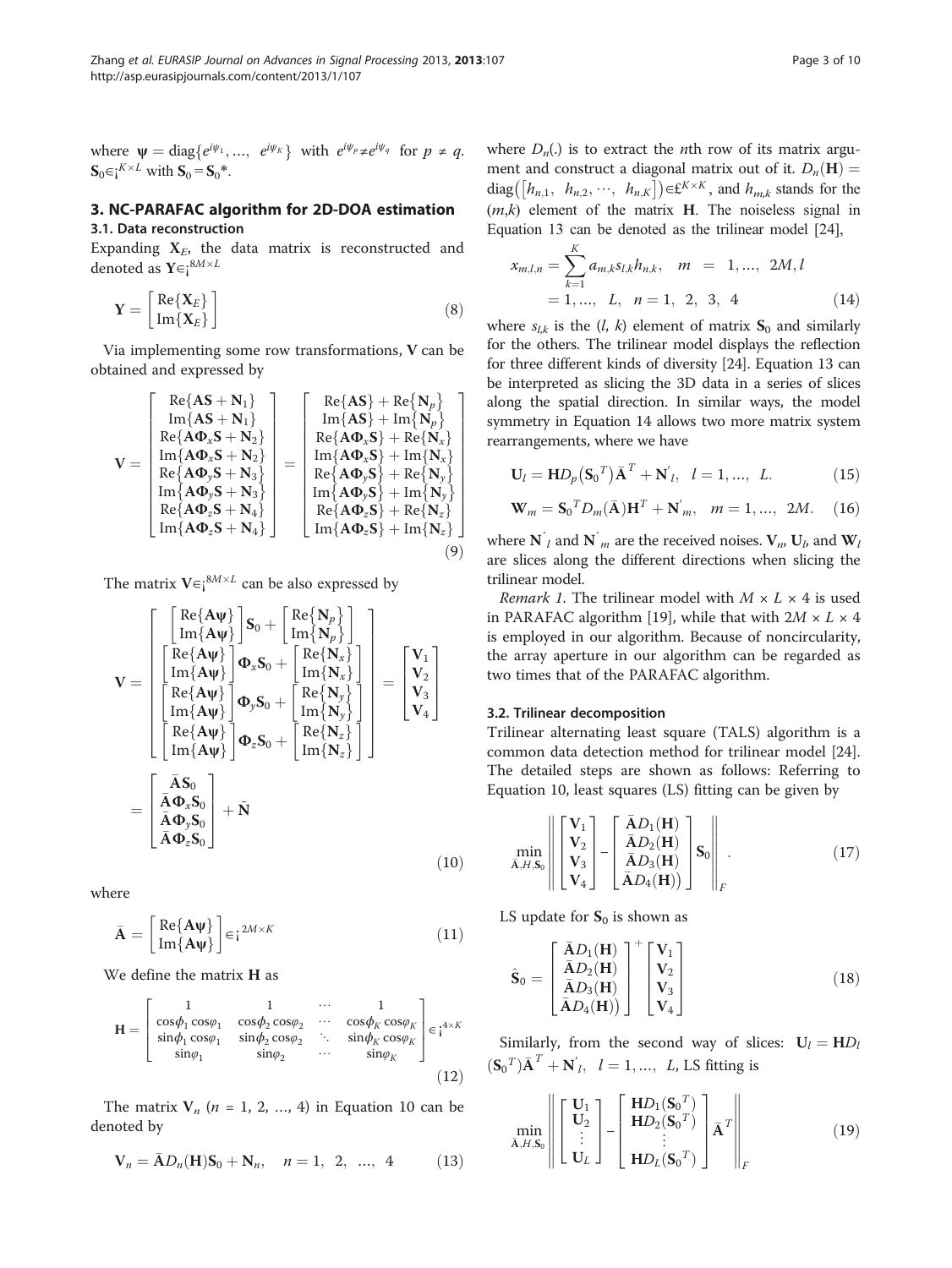LS update for  $\bar{A}$  is

$$
\hat{\mathbf{A}}^T = \begin{bmatrix} \mathbf{H}D_1(\mathbf{S}_0^T) \\ \mathbf{H}D_2(\mathbf{S}_0^T) \\ \vdots \\ \mathbf{H}D_L(\mathbf{S}_0^T) \end{bmatrix}^+ \begin{bmatrix} \mathbf{U}_1 \\ \mathbf{U}_2 \\ \vdots \\ \mathbf{U}_L \end{bmatrix} .
$$
 (20)

Finally, from the third way of slices:  $\mathbf{W}_m = \mathbf{S}_0^T D_m(\overline{\mathbf{A}})$  $\mathbf{H}^T + \mathbf{N}'_m$ ,  $m = 1, ..., 2M$ , LS update for **H** is shown as

$$
\hat{\mathbf{H}}^T = \begin{bmatrix} \mathbf{S}_0^T D_1(\bar{\mathbf{A}}) \\ \mathbf{S}_0^T D_2(\bar{\mathbf{A}}) \\ \vdots \\ \mathbf{S}_0^T D_{2M}(\bar{\mathbf{A}}) \end{bmatrix}^+ \begin{bmatrix} \mathbf{W}_1 \\ \mathbf{W}_2 \\ \vdots \\ \mathbf{W}_{2M} \end{bmatrix}
$$
(21)

The sum of squared residuals (SSR) in the trilinear fitting is defined as

$$
SSR = \sum_{m=1}^{2M} \sum_{l=1}^{L} \sum_{n=1}^{4} \left| \tilde{x}_{m,l,n} - \sum_{k=1}^{K} \hat{a}_{m,k} \hat{s}_{l,k} \hat{h}_{n,k} \right|^2.
$$
\n(22)

where  $\tilde x_{m,l,n}$  is the noisy data,  $\hat a_{m,k}, \, \hat s_{l,k},$  and  $\hat h_{n,k}$  are the estimates of the  $a_{m,k}$ ,  $s_{l,k}$ , and  $h_{n,k}$ , respectively.

With respect to Equations 18, 20, and 21, the matrices  $S_0$ ,  $\overline{A}$ , and H are conditionally updated with least squares, respectively. TALS is quite easy to implement and guaranteed to converge. In this paper, we use the complex parallel factor analysis (COMFAC) algorithm [\[25\]](#page-9-0) for trilinear decomposition. COMFAC algorithm is essentially a fast implementation of TALS.

#### 3.3. Identifiability of trilinear decomposition

In this subsection, we discuss the identifiability of trilinear decomposition.

*Theorem 1.* [[24\]](#page-9-0): We consider  $V_n = \overline{A}D_n(H)S_0 + N_n$ , where  $\bar{A} \in j^{2M \times K}$ ,  $H \in j^{4 \times K}$ , and  $S_0 \in j^{L \times K}$ . If  $k_H + k_{S_0} + k_A \ge 2K + 2$ ,  $(k_{\text{min}} k_{\text{rank}})$  of the matrix **H** [24]), then  $\bar{A}$  $2K + 2$  ( $k_H$  is k-rank of the matrix **H** [[24](#page-9-0)]), then  $\bar{A}$ , **S**<sub>0</sub>, and H are unique up to the permutation and scaling of columns, which indicates any other triple  $\hat{\bar{\mathbf{A}}}, \ \hat{\mathbf{S}}_{0}, \ \hat{\mathbf{H}}$  that construct  $V_n(n = 1,..., 4)$  is related to  $\bar{A}$ ,  $S_0$ , and H via

$$
\hat{\overline{A}} = \overline{A}\Pi\Delta_1 + N_1, \hat{S}_0 = S_0\Pi\Delta_2 + N_2, \hat{H}
$$
  
=  $H\Pi\Delta_3 + N_3.$  (23)

where  $\Pi$  is a permutation matrix, and  $\Delta_1$ ,  $\Delta_2$ , and  $\Delta_3$  are diagonal scaling matrices which satisfy  $\Delta_1$ ,  $\Delta_2$ ,  $\Delta_3$  = I<sub>K</sub>. N<sub>1</sub>,  $N_2$ , and  $N_3$  are estimation errors.

Generically, the matrices are full k-rank, and then the identifiable condition becomes

$$
\min(4,K)+\min(L,K)+\min(2M,K){\geq}2K+2.\eqno(24)
$$

#### 3.4 Two-dimensional DOA estimation algorithm

For the received noisy signal, we attain  $\hat{H} = H\Pi\Delta_3 + N_3$ through PARAFAC decomposition. The matrix  $\hat{H}$  is processed through normalization, which also resolves the scale ambiguity, to get the matrix  $\widehat{H}$ . The *i*th column of  $\widehat{H}$  is  $\widehat{h}_i$ . In the case of noise absence,  $\widehat{h}_i$  should be

$$
\hat{\mathbf{h}}_i = \begin{bmatrix} 1 \\ \cos \phi_i \cos \phi_i \\ \sin \phi_i \cos \phi_i \\ \sin \phi_i \end{bmatrix}
$$
\n(25)

Finally, the elevation and azimuth angles are estimated by

$$
\hat{\varphi}_i = \sin^{-1}\left(\hat{\mathbf{h}}_i(4)\right). \tag{26}
$$

$$
\hat{\phi}_i = \text{angle}(\hat{\mathbf{h}}_i(2) + j\hat{\mathbf{h}}_i(3)).
$$
\n(27)

A NC-PARAFAC-based 2D-DOA estimation for acoustic vector-sensor array is proposed in this paper. The detailed steps are shown as follows:

- Step 1. Construct the data matrix V via Equations 8 and 9.
- Step 2. Initial the matrices  $\bar{\mathbf{A}}$ ,  $\mathbf{S}_0$ , and H.
- Step 3. LS update for the matrix  $S_0$  according to Equation 18.
- Step 4. LS update for the matrix  $\overline{A}$  according to Equation 20.
- Step 5. LS update for the matrix H according to Equation 21.
- Step 6. Repeat Step 3 to Step 5 until convergence.
- Step 7. Estimate 2D-DOA according to the estimated matrix  $\hat{H}$ .

*Remark 2* Since  $\hat{\varphi}_i$  and  $\hat{\varphi}_i$  (the estimation of elevation angle and azimuth angle) are estimated via  $\hat{\mathbf{h}}_i$  (the *i*th column of  $\hat{H}$ ), the 2D angle estimation can be paired automatically.

Remark 3. Random initialization is used for the proposed algorithm, and we also employ two slices and ES-PRIT algorithm to obtain the initial estimation of parameter matrices.

Remark 4. The number of sources is pre-known, and it can be estimated by some methods in [[26](#page-9-0)-[29\]](#page-9-0).

## 3.5. Complexity analysis and advantages of the proposed algorithm

The algorithm that we propose can have a lower computational complexity compared to PARAFAC algorithm. PARAFAC algorithm in [\[15\]](#page-8-0) requires  $O(nK^3 + 4nMLK)$ , where  $n$  is the number of TALS iterations, while our NC-PARAFAC algorithm requires  $O(nK^3/4 + 2nMLK)$ . Our algorithm has a heavier computational load than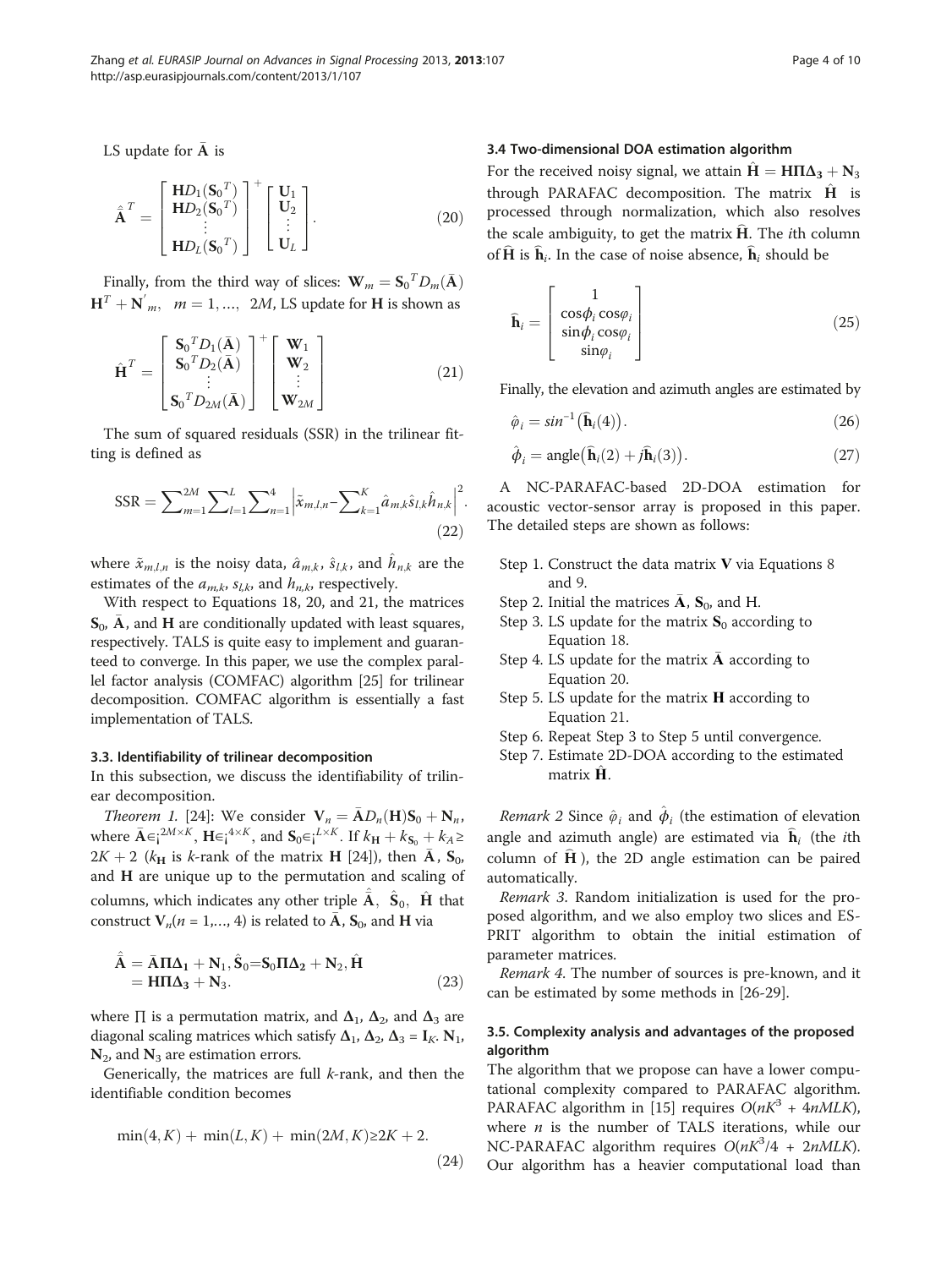<span id="page-4-0"></span>ESPRIT algorithm, and the complexity of ESPRIT is  $O(16M^2L + 64M^3 + K^3).$ 

Figure 2 shows the complexity comparison among three algorithms with  $n = 40$ ,  $K = 3$ , and  $M = 8$ . From Figure 2 we find that our algorithm has lower complexity than PARAFAC and higher complexity than ESPRIT.

The proposed algorithm in this paper has the following advantages:

- 1. The angle estimation performance of the proposed algorithm is better than that of ESPRIT algorithm, PM, and PARAFAC algorithm.
- 2. The proposed algorithm can be suitable for arbitrary array subjected to unknown locations.
- 3. The proposed algorithm can achieve automatically paired two-dimensional angle estimation.
- 4. The proposed algorithm has lower computational complexity than PARAFAC algorithm.

## 4. Crámer-Rao bound

There are some differences between the CRB of noncircular signal DOA estimation and that of circular signal DOA estimation. The parameters which are needed to estimate can be expressed as

$$
\mathbf{\zeta} = [\varphi_1, ..., \varphi_K, \phi_1, ..., \phi_K, \mathbf{s}_R^T(1), ..., \mathbf{s}_R^T(L), \n\mathbf{s}_I^T(1), ..., \mathbf{s}_I^T(L), \sigma^2]^T.
$$
\n(28)

where  $s_R(t)$ ,  $t = 1$ , ..., L and  $s_I(t)$ ,  $t = 1$ , ..., L denote the real and imaginary parts of  $s(t)$ , respectively.

According to Equation 6, the output with  $L$  snapshots is rewritten as

$$
\mathbf{y} = [\mathbf{x}_E^T(1), ..., \mathbf{x}_E^T(L), \mathbf{x}_E^H(1), ..., \mathbf{x}_E^H(L)].
$$
 (29)

where  $\mathbf{x}_{E}(l)$  is the *l*th column of the matrix  $\mathbf{X}_{E}$ .



The mean  $\mu$  and the covariance matrix  $\Gamma$  of y are

$$
\mu = \begin{bmatrix} A_E \mathbf{s}(1) \\ \vdots \\ A_E \mathbf{s}(L) \\ A_E \mathbf{s}^{*} \mathbf{s}^{*}(1) \\ \vdots \\ A_E \mathbf{s}^{*} \mathbf{s}^{*}(L) \end{bmatrix}, \dots \mathbf{\Gamma} = \begin{bmatrix} \sigma^2 \mathbf{I} & 0 \\ 0 & \ddots \\ 0 & \sigma^2 \mathbf{I} \end{bmatrix}
$$
(30)

From [\[30](#page-9-0)], the  $(i, j)$  element of the CRB matrix  $(\mathbf{P}_{cr})$  is expressed as

$$
\left[\mathbf{P}_{cr}^{-1}\right]_{ij} = tr\left[\mathbf{\Gamma}^{-1}\mathbf{\Gamma}^{'}_{i}\mathbf{\Gamma}^{-1}\mathbf{\Gamma}^{'}_{j}\right] + 2\text{Re}\left[\mathbf{\mu}^{'}_{i}\mathbf{\Gamma}^{-1}\mathbf{\mu}^{'}_{j}\right] \tag{31}
$$

where  $\Gamma'$ <sub>i</sub> and  $\mu'$ <sub>i</sub> are the derivative of  $\Gamma$  and  $\mu$  on the *i*th element of  $\zeta$ , respectively. The covariance matrix is just related to  $\sigma^2$ , so the first part of Equation 31 can be ignored. Then the  $(i, j)$  element of the CRB matrix  $(\mathbf{P}_{cr})$ can be rewritten as

$$
\left[\mathbf{P}_{cr}^{-1}\right]_{ij} = 2\text{Re}\left[\mathbf{\mu}_{i}^{*}\mathbf{\Gamma}^{-1}\mathbf{\mu}_{j}^{'}\right]
$$
\n(32)

According to Equation 32,

$$
\frac{\partial \mu}{\partial \varphi_k} = \begin{bmatrix} \frac{\partial A_E}{\partial \varphi_k} \mathbf{s}(1) \\ \frac{\partial A_E}{\partial \varphi_k} \mathbf{s}(L) \\ \frac{\partial A_E^*}{\partial \varphi_k} \mathbf{s}^*(1) \\ \frac{\partial A_E^*}{\partial \varphi_k} \mathbf{s}^*(1) \end{bmatrix} = \begin{bmatrix} \mathbf{d}_{k\varphi} \mathbf{s}_k(1) \\ \vdots \\ \mathbf{d}_{k\varphi} \mathbf{s}_k(L) \\ \mathbf{d}_{k\varphi} \mathbf{s}_k^{*}(1) \\ \vdots \\ \mathbf{d}_{k\varphi} \mathbf{s}_k^{*}(L) \end{bmatrix}, \quad k = 1, ..., K
$$
\n(33.1)

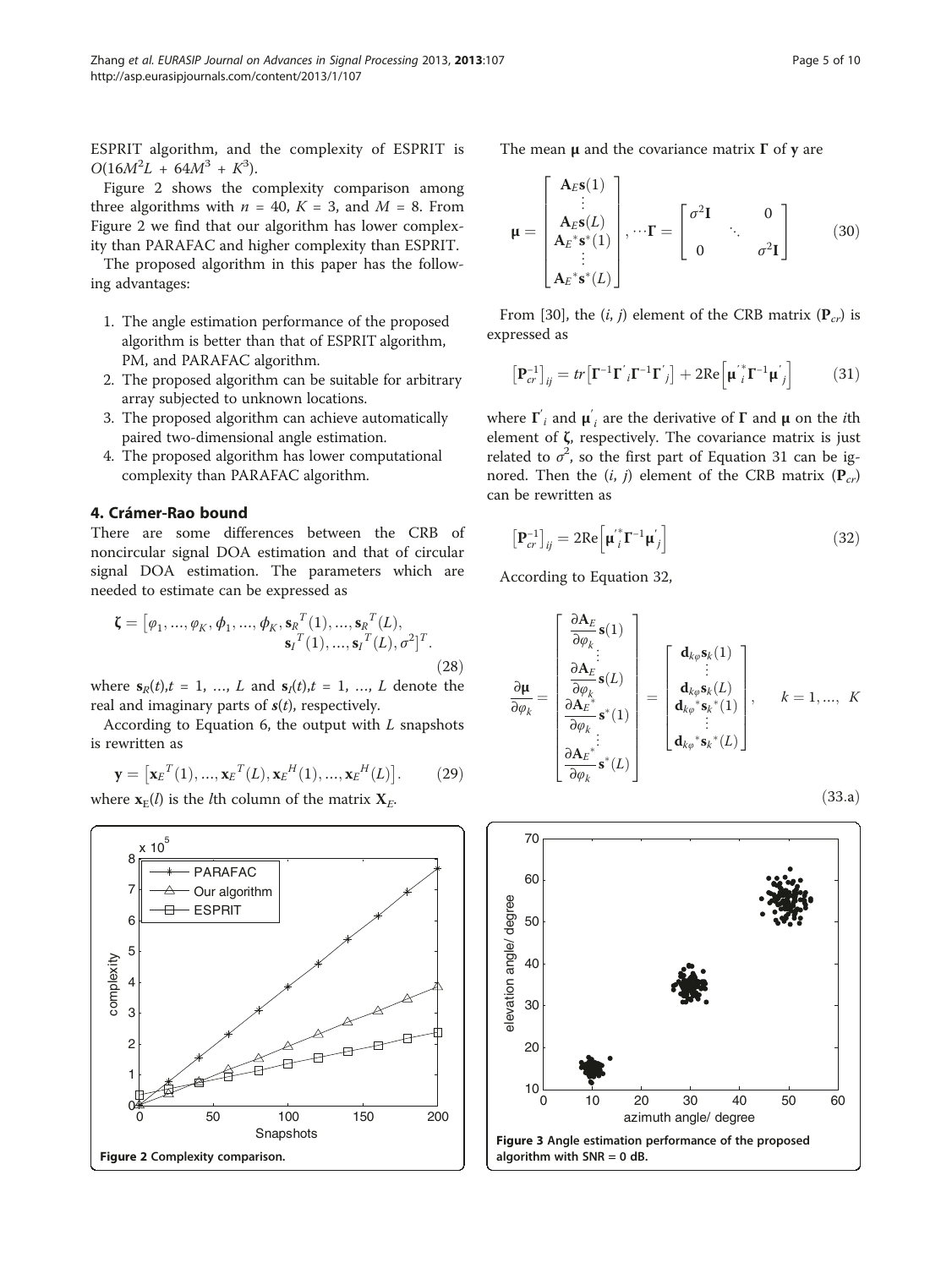where  $\mathbf{s}_k(t)$  is the kth element of  $\mathbf{s}(t)$ , and

 $\mathbf{s}^*(1)$ 

1

 $\sqrt{2}$ 

 $\begin{array}{c|c|c|c} \hline \multicolumn{1}{|c|}{1} & \multicolumn{1}{|c|}{1} & \multicolumn{1}{|c|}{1} & \multicolumn{1}{|c|}{1} & \multicolumn{1}{|c|}{1} & \multicolumn{1}{|c|}{1} & \multicolumn{1}{|c|}{1} & \multicolumn{1}{|c|}{1} & \multicolumn{1}{|c|}{1} & \multicolumn{1}{|c|}{1} & \multicolumn{1}{|c|}{1} & \multicolumn{1}{|c|}{1} & \multicolumn{1}{|c|}{1} & \multicolumn{1}{|c|}{1} & \multicolumn{1}{|$ 

 $\mathbf{s}^*(L)$ 

∂μ  $\partial \phi_k$ 

 $\partial A_E$  $\frac{\partial \mathbf{A}_E}{\partial \boldsymbol{\phi}_k}$ s $(1)$  $\frac{\vdots}{\partial \mathbf{A}_{E}}$  $\frac{\partial \mathbf{A}_E}{\partial \boldsymbol{\phi}_k}$ s $(L)$  $\partial A_{E}^{'^*}$  $\partial \phi_k$ 

 $\sqrt{2}$ 

**6** 

 $\stackrel{\cdot}{\partial {\mathbf{A}_E}^*}$  $\partial \phi_k$ 

$$
\mathbf{d}_{k\varphi} = \frac{\partial \mathbf{a}_E(\varphi_k, \phi_k)}{\partial \varphi_k} \tag{34.3}
$$

 $\mathbf{d}_{k\phi}\mathbf{s}_k(1)$ <br> $\vdots$ 

1

 $\frac{1}{2}$ 

 $k = 1, ..., K.$ 

 $(33.b)$ 

 $\mathbf{d}_{k\phi} \mathbf{s}_k(L)$ <br> $\mathbf{d}_{k\phi}^* \mathbf{s}_k^*(1)$ <br> $\vdots$ 

 $\mathbf{d}_{k\phi}^* \mathbf{s}_k^*(L)$ 

$$
\mathbf{d}_{k\phi} = \frac{\partial \mathbf{a}_E(\varphi_k, \phi_k)}{\partial \phi_k} \tag{34.b}
$$

where  $\mathbf{a}_E$  ( $\varphi_k$ ,  $\varnothing_k$ ) is the kth column of  $\mathbf{A}_E$ . Let

$$
\Delta \triangleq \begin{bmatrix}\n\mathbf{d}_{1\varphi}\mathbf{s}_1(1) & \cdots & \mathbf{d}_{K\varphi}\mathbf{s}_K(1) & \mathbf{d}_{1\varphi}\mathbf{s}_1(1) & \cdots & \mathbf{d}_{K\varphi}\mathbf{s}_K(1) \\
\vdots & \vdots & \vdots & \vdots \\
\mathbf{d}_{1\varphi}\mathbf{s}_1(L) & \cdots & \mathbf{d}_{K\varphi}\mathbf{s}_K(L) & \mathbf{d}_{1\varphi}\mathbf{s}_1(L) & \cdots & \mathbf{d}_{K\varphi}\mathbf{s}_1(L)\n\end{bmatrix}
$$
\n(35)

and

$$
\mathbf{G} \triangleq \begin{bmatrix} \mathbf{A}_E & 0 \\ 0 & \mathbf{A}_E \end{bmatrix}, \quad \mathbf{s} = \begin{bmatrix} \mathbf{s}(1) \\ \vdots \\ \mathbf{s}(L) \end{bmatrix} \tag{36}
$$

then 
$$
\mu = \begin{bmatrix} \mathbf{G}\mathbf{s} \\ \mathbf{G}^*\mathbf{s}^* \end{bmatrix}
$$
, and  
\n
$$
\frac{\partial \mu}{\partial \mathbf{s}_R^T} = \begin{bmatrix} \mathbf{G} \\ \mathbf{G}^* \end{bmatrix}, \quad \frac{\partial \mu}{\partial \mathbf{s}_I^T} = \begin{bmatrix} j\mathbf{G} \\ -j\mathbf{G}^* \end{bmatrix}
$$
\n(37)

According to Equations 35, 36, and 37,

$$
\frac{\partial \mu}{\partial \zeta^T} = \begin{bmatrix} \Delta & \mathbf{G} & j\mathbf{G} & 0\\ \Delta^* & \mathbf{G}^* & -j\mathbf{G}^* & 0 \end{bmatrix}
$$
(38)

Equation 32 can be denoted by

$$
2\text{Re}\left\{\frac{\partial \mu^*}{\partial \zeta}\Gamma^{-1}\frac{\partial \mu}{\partial \zeta^T}\right\} = \begin{bmatrix} J & 0\\ 0 & 0 \end{bmatrix}
$$
(39)

where

$$
\mathbf{J} \triangleq \frac{2}{\sigma^2} \text{Re} \left\{ \begin{bmatrix} \Delta^H, \Delta^T \\ \mathbf{G}^H, \mathbf{G}^T \\ -j\mathbf{G}^H, j\mathbf{G}^T \end{bmatrix} \begin{bmatrix} \Delta & \mathbf{G} & j\mathbf{G} \\ \Delta^* & \mathbf{G}^* & -j\mathbf{G}^* \end{bmatrix} \right\}.
$$



<span id="page-5-0"></span>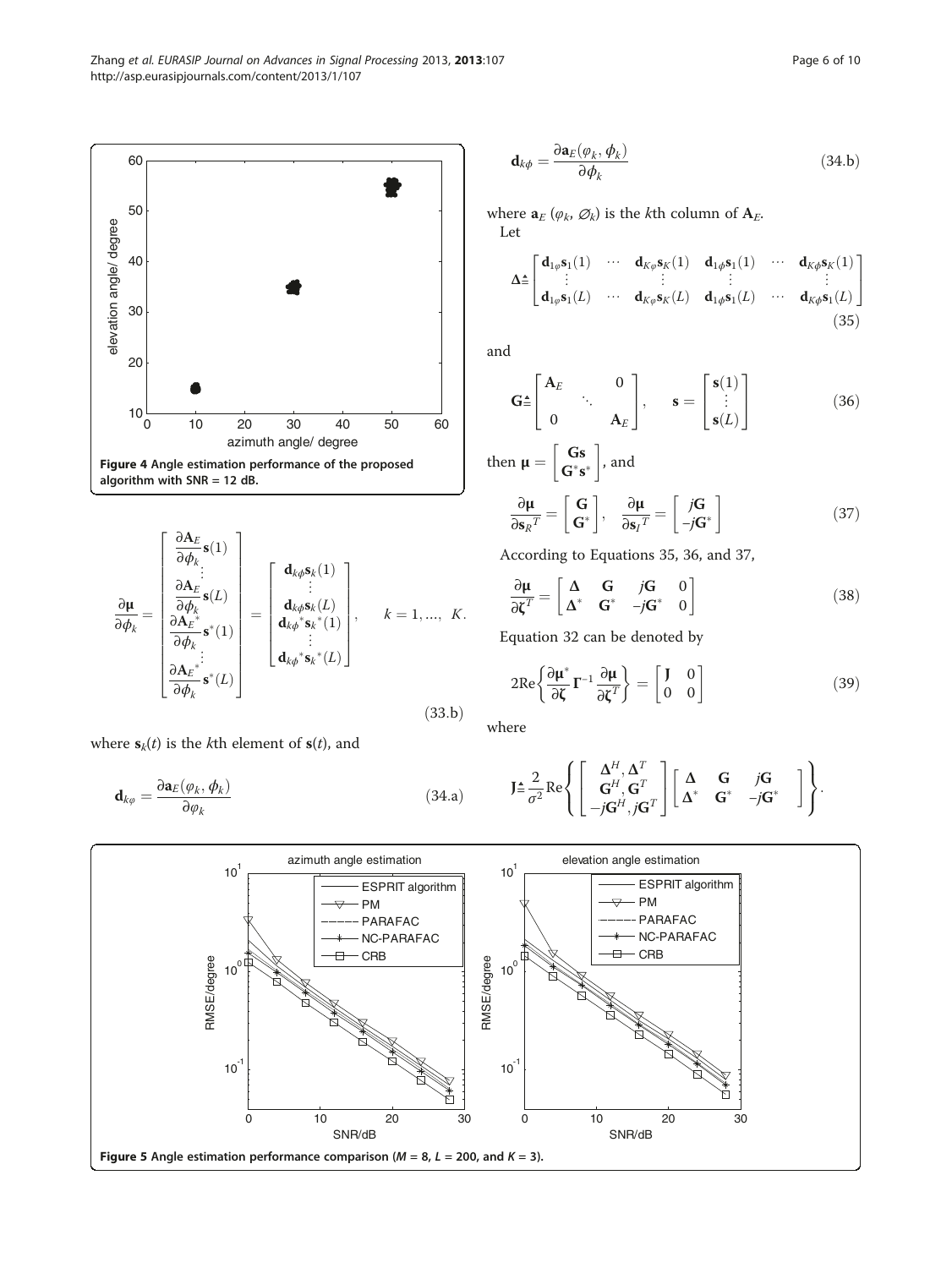<span id="page-6-0"></span>

Thus, we just consider the elements related to the angles in  $J^{-1}$ . Define

$$
\mathbf{B} \triangleq \left(\mathbf{G}^H \mathbf{G}\right)^{-1} \mathbf{G}^H \boldsymbol{\Delta} \tag{40}
$$

$$
\mathbf{F} \triangleq \begin{bmatrix} \mathbf{I} & 0 & 0 \\ -\mathbf{B}_R & \mathbf{I} & 0 \\ -\mathbf{B}_I & 0 & \mathbf{I} \end{bmatrix} \tag{41}
$$

We demonstrate that

$$
\begin{bmatrix} \Delta & \mathbf{G} & j\mathbf{G} \end{bmatrix} \begin{bmatrix} \mathbf{F} = [(\Delta - \mathbf{G}\mathbf{B}) \mathbf{G} & j\mathbf{G}] \\ = [\Pi_{\mathbf{G}}^{\perp} \Delta \mathbf{G} & j\mathbf{G}] \end{bmatrix} \tag{42}
$$

$$
\begin{bmatrix}\n\Delta^* & \mathbf{G}^* & -j\mathbf{G}^*\n\end{bmatrix}\n\begin{bmatrix}\n\mathbf{F} = \begin{bmatrix}\n(\Delta^* - \mathbf{G}^* \mathbf{B}^*) & \mathbf{G}^* & -j\mathbf{G}^*\n\end{bmatrix} \\
= \begin{bmatrix}\n\mathbf{\Pi}_{\mathbf{G}^*}^{\perp} \Delta^* & \mathbf{G}^* & -j\mathbf{G}^*\n\end{bmatrix}
$$
\n(43)

where 
$$
\Pi_G^{\perp} = \mathbf{I} - \mathbf{G} (\mathbf{G}^H \mathbf{G})^{-1} \mathbf{G}^H
$$
 and  $\mathbf{G}^H \Pi_G^{\perp} = 0$ .

$$
\mathbf{F}^{T}\mathbf{J}\mathbf{F} = \frac{2}{\sigma^{2}} \text{Re} \left\{ \mathbf{F}^{H} \begin{bmatrix} \mathbf{\Delta}^{H}, \mathbf{\Delta}^{T} \\ \mathbf{G}^{H}, \mathbf{G}^{T} \\ -j\mathbf{G}^{H}, j\mathbf{G}^{T} \end{bmatrix} \begin{bmatrix} \mathbf{\Delta} & \mathbf{G} & j\mathbf{G} \\ \mathbf{\Delta}^{*} & \mathbf{G}^{*} & -j\mathbf{G}^{*} \end{bmatrix} \mathbf{F} \right\}
$$

$$
= \frac{2}{\sigma^{2}} \text{Re} \left\{ \begin{bmatrix} \mathbf{\Delta}^{H}\mathbf{I}_{\mathbf{G}}^{H}, \mathbf{\Delta}^{T}\mathbf{I}_{\mathbf{G}}^{H} \\ \mathbf{G}^{H}, \mathbf{G}^{T} \\ -j\mathbf{G}^{H}, j\mathbf{G}^{T} \end{bmatrix} \begin{bmatrix} \mathbf{I}_{\mathbf{G}}^{H}, \mathbf{\Delta} & \mathbf{G} & j\mathbf{G} \\ \mathbf{I}_{\mathbf{G}}^{H}, \mathbf{\Delta}^{*} & \mathbf{G}^{*} & -j\mathbf{G}^{*} \end{bmatrix} \right\},
$$

$$
= \frac{4}{\sigma^{2}} \text{Re} \left\{ \begin{bmatrix} \mathbf{\Delta}^{H}\mathbf{I}_{\mathbf{G}}^{H}, \mathbf{\Delta}^{0} & 0 & 0 \\ 0 & \mathbf{G}^{H}\mathbf{G} & j\mathbf{G}^{H}\mathbf{G} \\ 0 & -j\mathbf{G}^{H}\mathbf{G} & \mathbf{G}^{H}\mathbf{G} \end{bmatrix} \right\}
$$
(44)

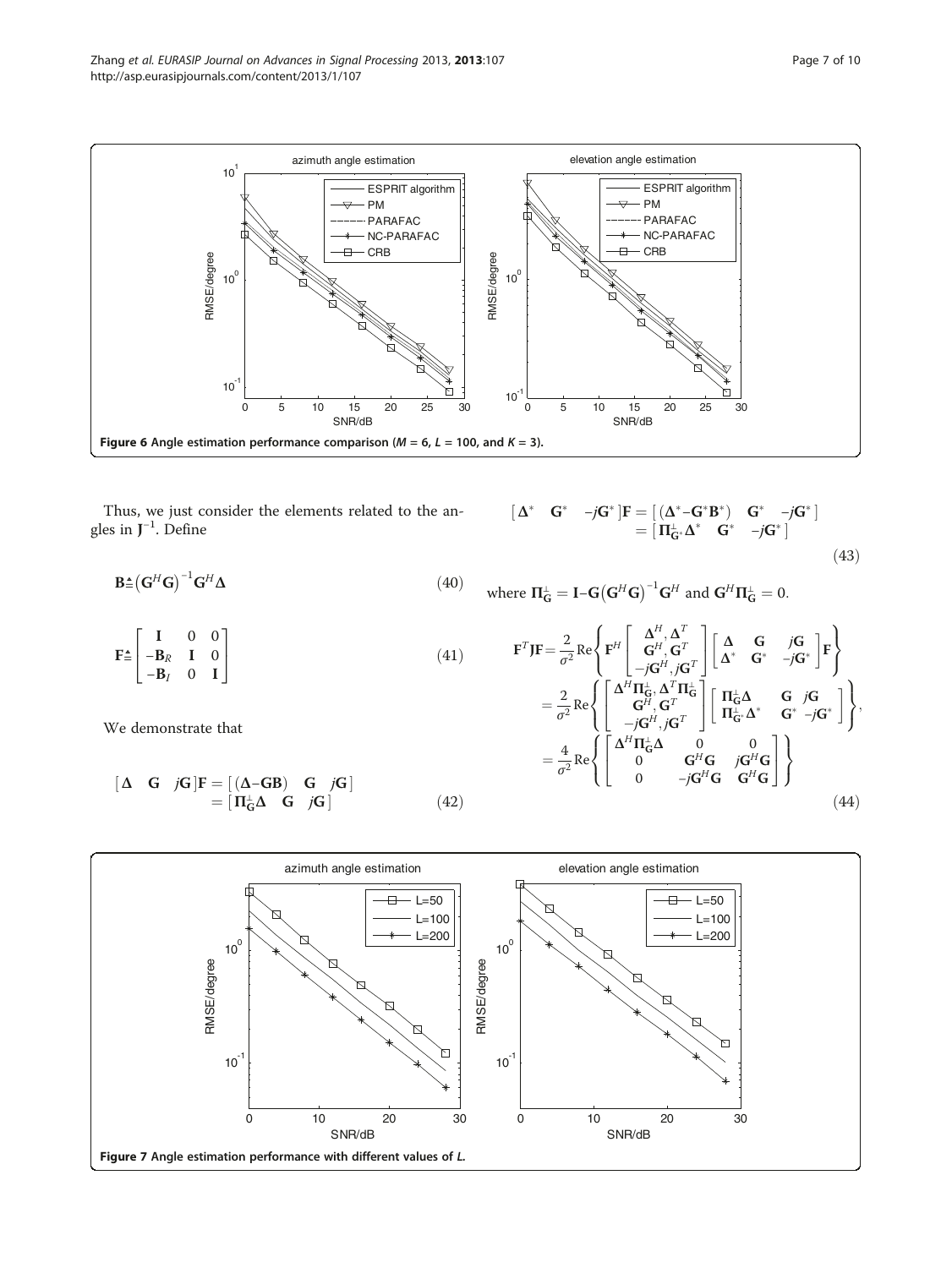<span id="page-7-0"></span>

so  $J^{-1}$  is written as

$$
\mathbf{J}^{-1} = \mathbf{F}(\mathbf{F}^{T}\mathbf{J}\mathbf{F})^{-1}\mathbf{F}^{T}
$$
  
\n
$$
= \frac{\sigma^{2}}{4} \begin{bmatrix} \mathbf{I} & \mathbf{0} & \mathbf{0} \\ -\mathbf{B}_{R} & \mathbf{I} & \mathbf{0} \\ -\mathbf{B}_{I} & \mathbf{0} & \mathbf{I} \end{bmatrix} \begin{bmatrix} \text{Re}(\mathbf{\Delta}^{H}\mathbf{\Pi}_{\mathbf{G}}^{+}\mathbf{\Delta}) & \mathbf{0} & \mathbf{0} \\ \mathbf{0} & \kappa & \kappa \\ \mathbf{0} & \mathbf{I} & \mathbf{0} \\ \mathbf{0} & \mathbf{0} & \mathbf{I} \end{bmatrix}
$$
  
\n
$$
= \begin{bmatrix} \frac{\sigma^{2}}{4} \begin{bmatrix} \text{Re}(\mathbf{\Delta}^{H}\mathbf{\Pi}_{\mathbf{G}}^{+}\mathbf{\Delta}) \end{bmatrix^{-1}} & \kappa & \kappa \\ \frac{\kappa}{\kappa} & \kappa & \kappa \\ \kappa & \kappa & \kappa \end{bmatrix}
$$
(45)

where  $\kappa$  denotes the part we do not concern. Until now, we give the CRB matrix as follows

$$
CRB = \frac{\sigma^2}{4} \left[ Re(\Delta^H \Pi_G^{\perp} \Delta) \right]^{-1}.
$$
 (46)

After further simplification, we rewrite the CRB matrix

$$
CRB = \frac{\sigma^2}{4L} \left\{ Re \left[ \left( \mathbf{D}^H \Pi_{\mathbf{A}_E}^{\perp} \mathbf{D} \right) \odot \mathbf{P}^T \right] \right\}^{-1}
$$
(47)

where  $\odot$  stands for Hadamard product.  $\sum_{l=1}^{L} s(l) s^{H}(l)$ ,  $D = [e_1, e_2, \dots, e_K, f_1, f_2, \dots, f_K], e_k = \partial (a)$  $P=\frac{1}{\tau}$  $\sum_{l=1}^{k} (n-k) \hat{i} \hat{j} = \sum_{k=1}^{k} (n-k) \hat{j} = \sum_{k=1}^{k} (n-k) \hat{j} = \sum_{k=1}^{k} (n-k) \hat{k}$  $\Pi_{\mathbf{A}_E}^{\perp} = \mathbf{I}_{4M} - \mathbf{A}_E (\mathbf{A}_E^H \mathbf{A}_E)^{-1} \mathbf{A}_E^H \sigma^2$  is the power of the noise.

### 5. Simulation results

We define root mean square error (RMSE) as

RMSE = 
$$
\frac{1}{K} \sum_{k=1}^{K} \sqrt{\frac{1}{N} \sum_{n=1}^{N} (\hat{a}_{k,n} - a_k)^2}
$$
 (48)

where  $\hat{a}_{k,n}$  is the estimation of elevation angle/azimuth angle  $a_k$  of the *n*th Monte Carlo trial. We assume that there are  $K = 3$  sources with angles  $(\phi_1, \phi_1) = (10^{\circ}, 15^{\circ})$ ,  $(\phi_2, \phi_2) = (30^\circ, 35^\circ)$ , and  $(\phi_3, \phi_3) = (50^\circ, 55^\circ)$ .

Figures [3](#page-4-0) and [4](#page-5-0) depict angle estimation results of the proposed algorithm for all three sources with  $M = 10$ ,  $L =$ 200, signal-to-noise ratio (SNR) = 0 dB and  $M = 10$ ,  $L =$ 200, SNR = 12dB, respectively. It is shown that the elevation and azimuth angles can be clearly observed.

Figures [5](#page-5-0) and [6](#page-6-0) present the comparisons among our NC-PARAFAC algorithm, ESPRIT algorithm, PARAFAC algorithm, and CRB. From Figures [5](#page-5-0) and [6,](#page-6-0) we can find that the proposed algorithm has better angle estimation performance than ESPRIT algorithm and PM. Furthermore, our NC-PARAFAC algorithm has better angle

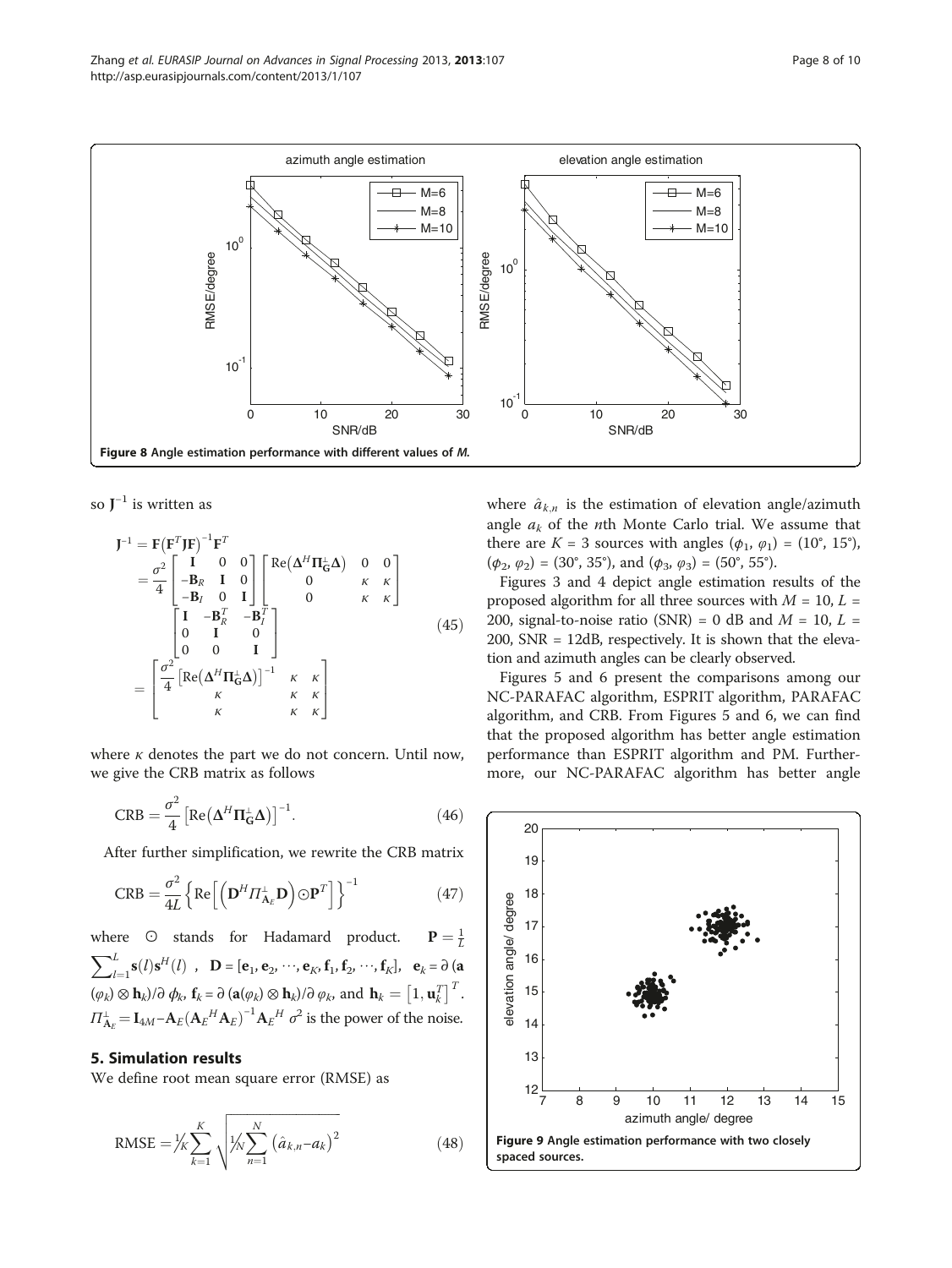<span id="page-8-0"></span>estimation performance than PARAFAC algorithm since it uses noncircularity to expand the array aperture. Our algorithm requires the noncircularity of signal, while ESPRIT algorithm and PARAFAC algorithm need no knowledge on the noncircularity.

Figure [7](#page-6-0) presents angle estimation performance of the proposed algorithm with  $M = 10$ ,  $K = 3$  and different values of L. It is indicated in Figure [7](#page-6-0) that the angle estimation performance of the proposed algorithm is improved with  $L$  increasing.

Figure [8](#page-7-0) shows angle estimation performance of the proposed algorithm with  $L = 100$ ,  $K = 3$  and different values of M. From Figure [8](#page-7-0), the angle estimation performance of the proposed algorithm is improved with the number of antennas increasing.

Figure [9](#page-7-0) displays the angle estimation of the proposed algorithm with two closely spaced sources. We assume two close sources located at angles  $(\phi_1, \phi_1) = (10^{\circ}, 15^{\circ}),$  $(\phi_2, \phi_2) = (12^{\circ}, 17^{\circ})$ .  $M = 12$ ,  $J = 100$ ,  $K = 2$ , and SNR = 12 dB are used in Figure [9.](#page-7-0) It implies that our algorithm works well for two closely spaced sources.

## 6. Conclusions

In this paper, we have presented an NC-PARAFAC algorithm for 2D-DOA estimation of noncircular signals for acoustic vector-sensor array. The proposed algorithm has better angle estimation performance than the ESPRIT algorithm, PARAFAC algorithm, and PM. Furthermore, the proposed algorithm has a lower computational complexity than PARAFAC algorithm. The proposed algorithm enhances the angle estimation performance via utilizing the noncircularity of the signals, and it can be suitable for arbitrary array subjected to unknown locations and achieve automatically paired two-dimensional angle estimation. We also analyze the complexity and derive the CRB of noncircular signal DOA estimation.

#### Competing interests

The authors declare that they have no competing interests.

#### Acknowledgements

This work is supported by China NSF grants (61201208, 61271327, 61071164), Jiangsu Planned Projects for Postdoctoral Research Funds (1201039C), China Postdoctoral Science Foundation (2012M521099), Open project of the Key Laboratory of Underwater Acoustic Communication and Marine Information Technology (Xiamen University), Hubei Key Laboratory of Intelligent Wireless Communications (IWC2012002), Open project of the Key Laboratory of Nondestructive Testing (Nanchang Hangkong University), Open project of the Key Laboratory of Modern Acoustic of the Ministry of Education (Nanjing University), the Aeronautical Science Foundation of China (20120152001), by the Qing Lan Project, and the Fundamental Research Funds for the Central Universities (NS2013024, NZ2012010, kfjj120115, kfjj20110215).

#### Author details

<sup>1</sup>College of Electronic and Information Engineering, Nanjing University of Aeronautics and Astronautics, Nanjing 210016, China. <sup>2</sup>Nanjing Panda Electronics Group, Nanjing 210002, China. <sup>3</sup>Laboratory of Modern Acoustic of Ministry of Education, Nanjing University, Nanjing, China.

Received: 8 November 2012 Accepted: 6 May 2013 Published: 20 May 2013

#### References

- 1. G Sun, Q Li, B Zhang, Acoustic vector sensor signal processing. Chinese J. Acoustics 25(1), 1–15 (2006)
- 2. A Nehorai, E Paldi, Acoustic vector-sensor array processing. IEEE Trans. Signal Process. 42(9), 2481–2491 (1994)
- 3. G Sun, D Yang, L Zhang, Maximum likelihood ratio detection and maximum likelihood DOA estimation based on the vector hydrophone. Acta Acustica 28(1), 66–72 (2003)
- 4. M Hawkes, A Nehorai, Acoustic vector-sensor beamforming and Capon direction estimation. IEEE Trans. Signal Process. 46(9), 2291–2304 (1998)
- 5. J He, Z Liu, Computationally efficient underwater acoustic 2-D source localization with arbitrarily spaced vector hydrophones at unknown locations using the propagator method. Multidim Syst Sign Process. 20, 285–296 (2009)
- 6. B Hochwald, A Nehorai, Identifiability in array processing models with vector-sensor applications. IEEE Trans. Signal Process. 44(1), 83–95 (1996)
- 7. KT Wong, MD Zoltowski, Closed-form underwater acoustic direction-finding with arbitrarily spaced vector hydrophones at unknown locations. IEEE Journal Oceanic Eng. 22(3), 566–575 (1997)
- 8. KT Wong, MD Zoltowski, Extended-Aperture underwater acoustic multisource azimuth/elevation direction-finding using uniformly but sparsely spaced vector hydrophones. IEEE J. Oceanic Eng. 22(4), 659–672 (1997)
- 9. J He, S Jiang, J Wang, Z Liu, Direction finding in spatially correlated noise fields with arbitrarily-spaced and far-separated subarrays at unknown locations. IET Radar Sonar & Navigat. 3(3), 278–284 (2009)
- 10. KT Wong, MD Zoltowski, Root-MUSIC-based azimuth-elevation angle-of -arrival estimation with uniformly spaced but arbitrarily oriented velocity hydrophones. IEEE Trans. Signal Process. 47(12), 3250–3260 (1999)
- 11. KT Wong, MD Zoltowski, Self-initiating MUSIC-based direction finding in underwater acoustic particle velocity-field beamspace. IEEE Journal Oceanic Eng. 25(2), 262–273 (2000)
- 12. Y Wang, J Zhang, B Hu, J He, Hypercomplex model of acoustic vector sensor array with its application for the high resolution two dimensional direction of arrival estimation, in Proc. IEEE Instrumentation & Measurement Technol. Conf. (IMTC' 2008) ( , Victoria). 12–15 May 2008, pp. 1–5
- 13. Z Liu, X Ruan, J He, Efficient 2-D DOA estimation for coherent sources with a sparse acoustic vector-sensor array. Multidim. Syst. Signal Process. 24, 105–120 (2013)
- 14. X Zhang, M Zhou, H Chen, J Li, Two-dimensional DOA estimation for acoustic vector-sensor array using a successive MUSIC. Multidim Syst Sign Process (2013). doi[:10.1007/s11045-012-0219-y](http://dx.doi.org/10.1007/s11045-012-0219-y)[. http://link.springer.com/](http://link.springer.com/content/pdf/10.1007%2Fs11045-012-0219-y.pdf) [content/pdf/10.1007%2Fs11045-012-0219-y.pdf.](http://link.springer.com/content/pdf/10.1007%2Fs11045-012-0219-y.pdf)
- 15. X Zhang, J Li, H Chen, D Xu, Trilinear decomposition-based twodimensional DOA estimation algorithm for arbitrarily spaced acoustic vector-sensor array subjected to unknown locations. Wireless Pers Commun. 67(4), 859–877 (2012)
- 16. Y Yuan, B Zhang, D Fan, G Tong, DFT and PSD for estimating DOA with an active acoustic array. IEEE Int. Conf. Automat. & Logistics (ICAL' 2008), 694–699 (2008)
- 17. KP Arunkumar, GV Anand, Multiple source localization in shallow ocean using a uniform linear horizontal array of acoustic vector sensors, in 2007 IEEE Intelligent Information Communication Technologies for Better Human Life (TENCON 2007) ( , Taipei). 30 Oct.–2 Nov. 2007, pp. 1–4
- 18. PK Tam, KT Wong, Cramer-Rao bounds for direction finding by an acoustic vector sensor under nonideal gain-phase responses. IEEE Sensors Journa. 9(8), 969–982 (2009)
- 19. A Abdi, H Guo, Signal correlation modeling in acoustic vector sensor arrays. IEEE Trans. Signal Process. 57(3), 892–903 (2009)
- 20. M Hawkes, A Nehorai, Wideband source localization using a distributed acoustic vector-sensor array. IEEE Trans. Signal Process. 51(6), 1479–1491 (2003)
- 21. Z Nan, CC Swee, BAL Chew, Vector hydrophone array development and its associated DOA estimation algorithms. Asia Pacific OCEANS 2006, 1–5 (2006)
- 22. M Haardt, F Romer, Enhancements of unitary ESPRIT for noncircular sources, in Proceedings of IEEE International Conference on Acoustics, Speech, and Signal Processing, ed. by ( , Montreal). 17–21 May 2004, pp. 101–104
- 23. P Charge, Y Wang, J Saillard, A non-circular sources direction finding method using polynomial rooting. Signal Process. 81(8), 1765–1770 (2001)